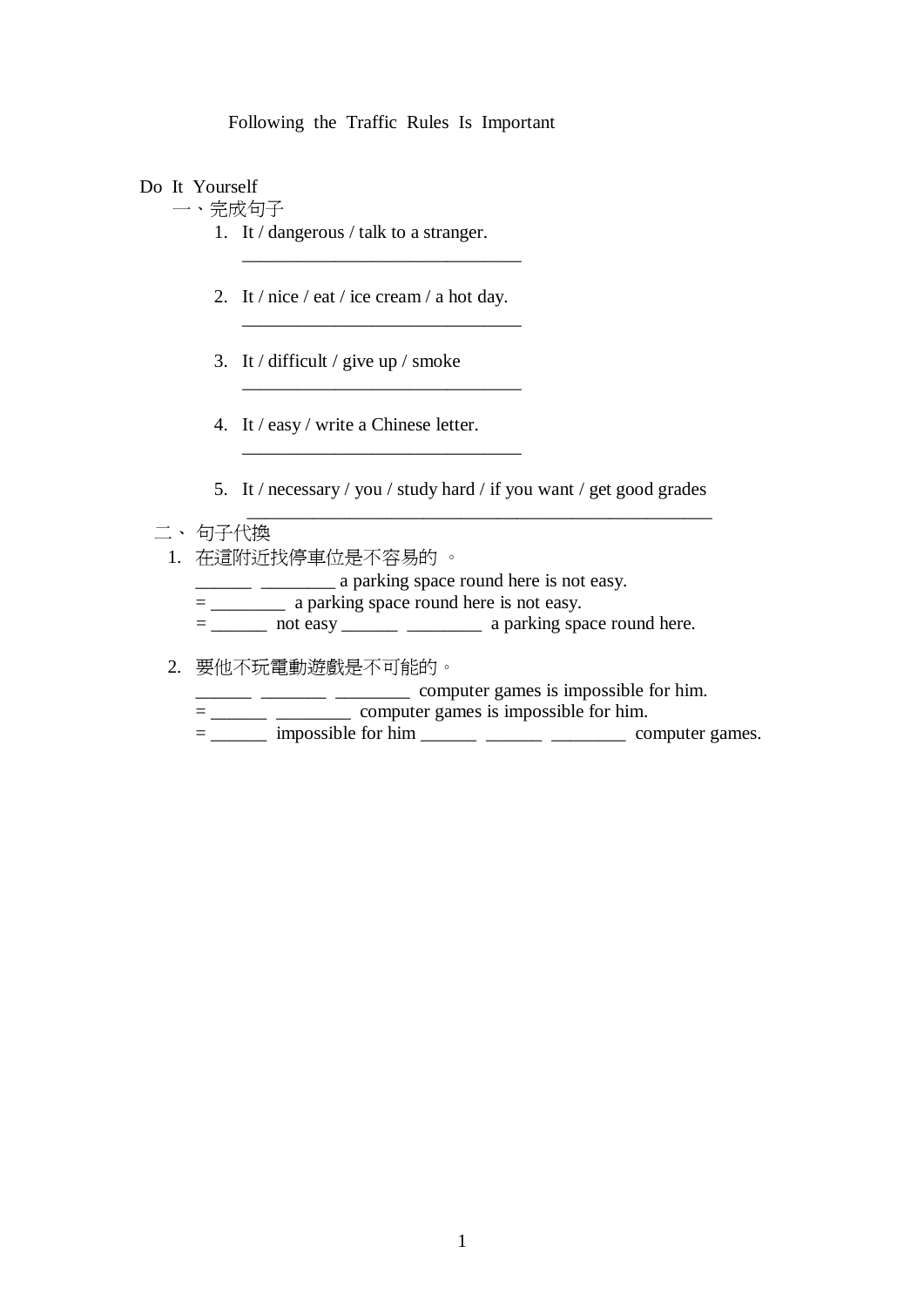# **Following the Traffic Rules Is Important**



1.能了解動名詞 **( V-ing )**當主詞的句子。 2.能了解不定詞 **( to + VR )**當主詞的句子。 3.能用It代替**V-ing** 或**to+VR**當主詞。

alı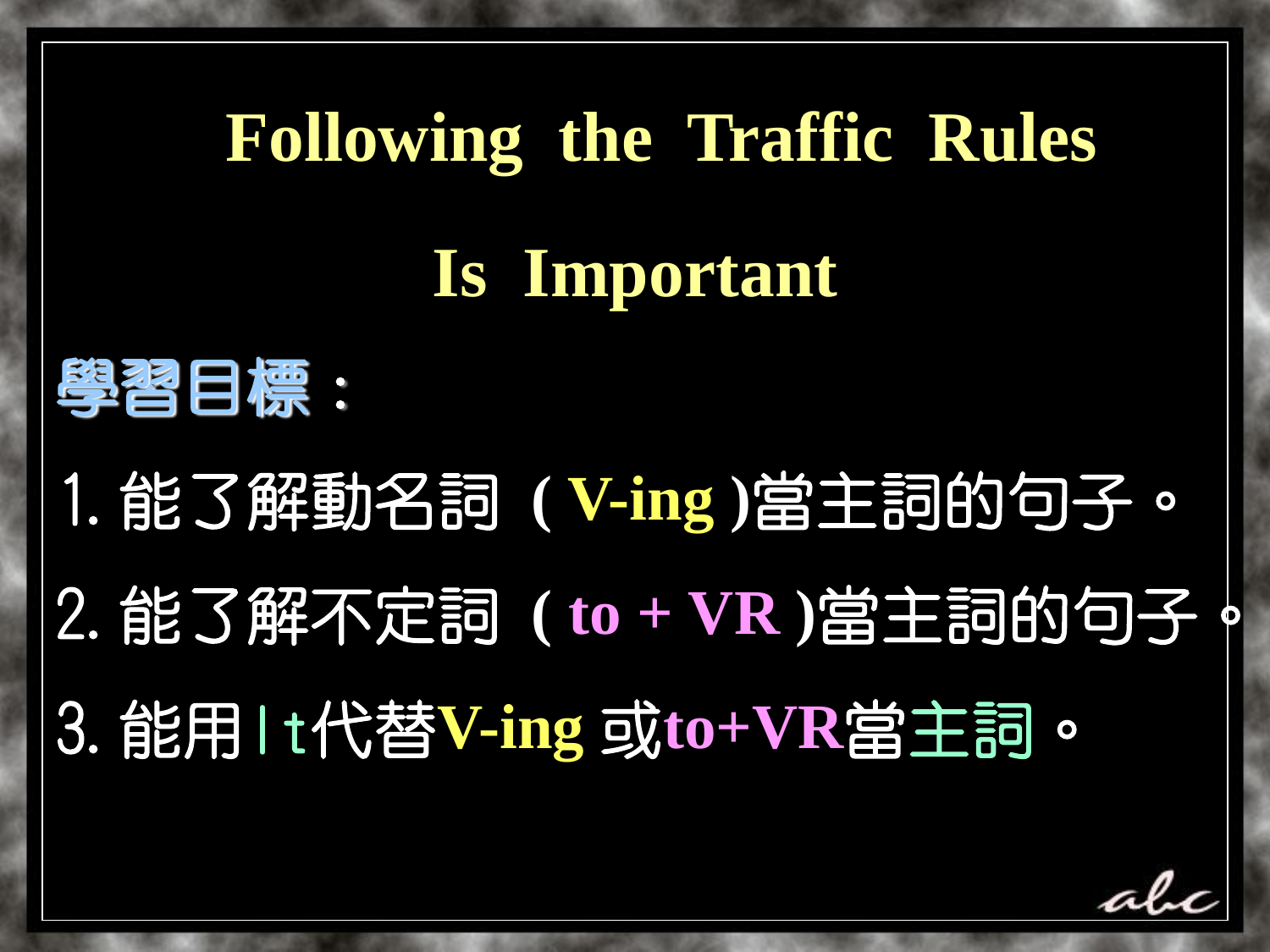











ala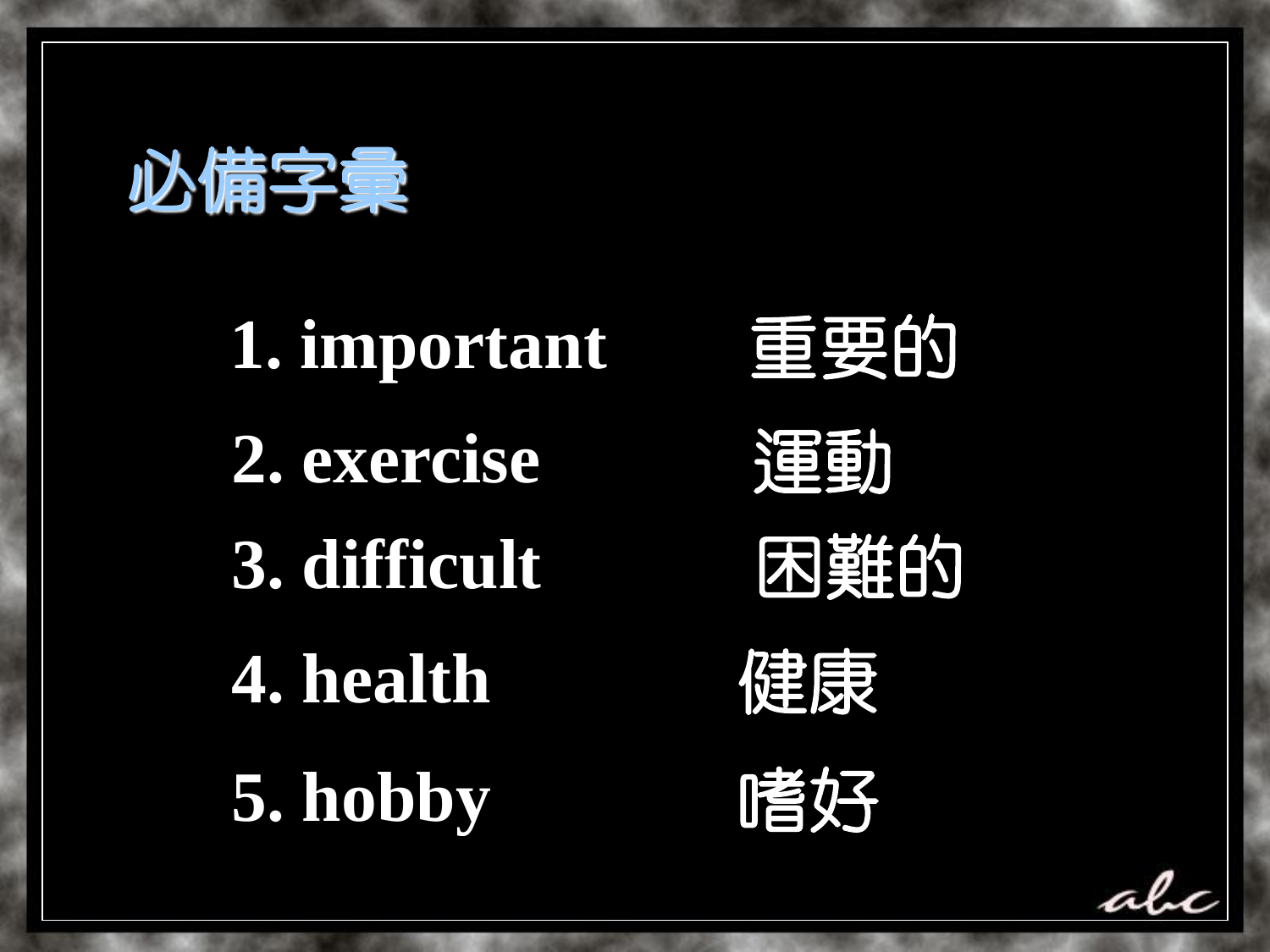

alc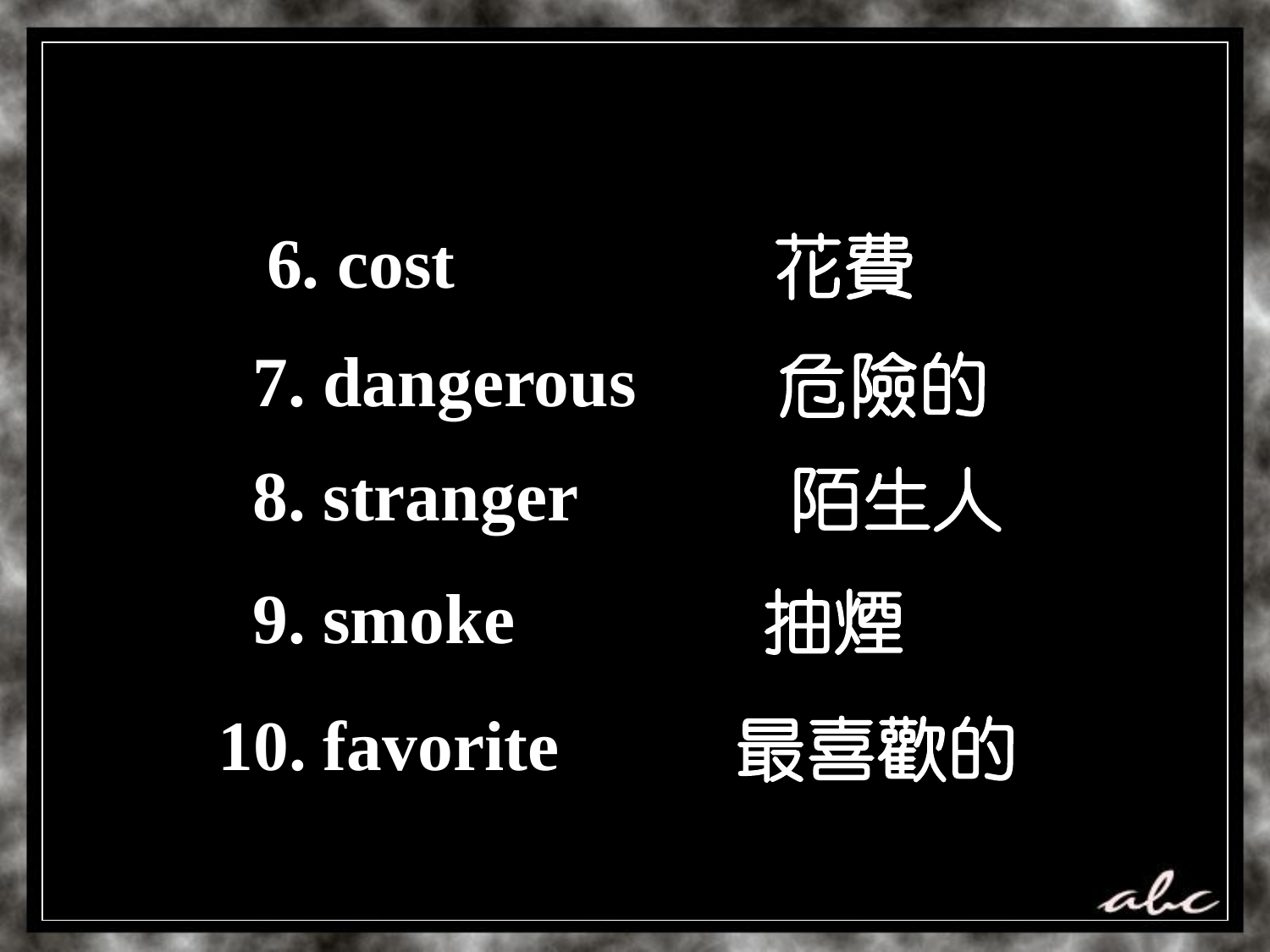alc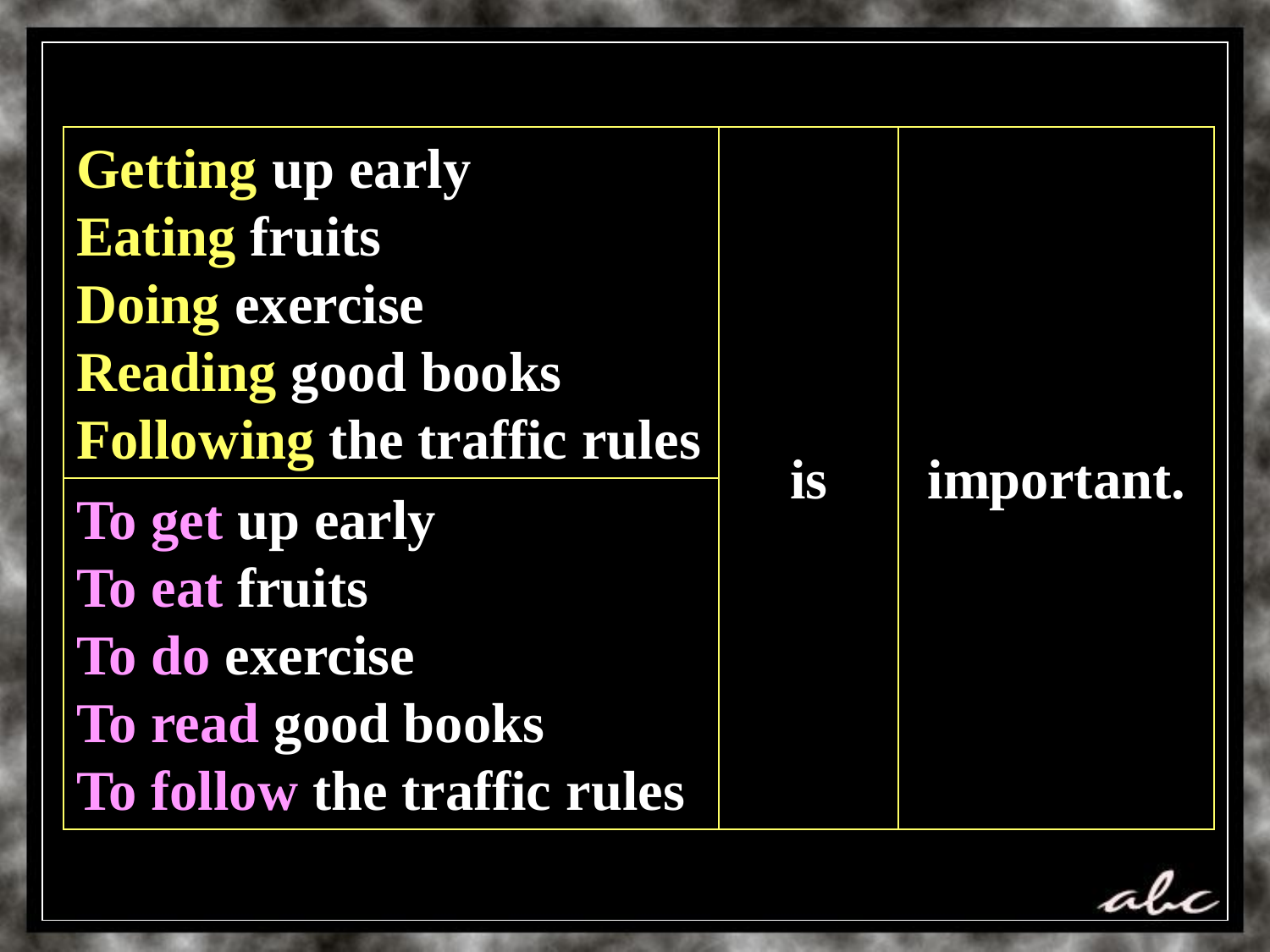一定要記住て

# ※**V-ing** 或 **to + VR** 當主詞,意 指"某一件事",視為單數, 所以要注意動詞的適當形式。

alı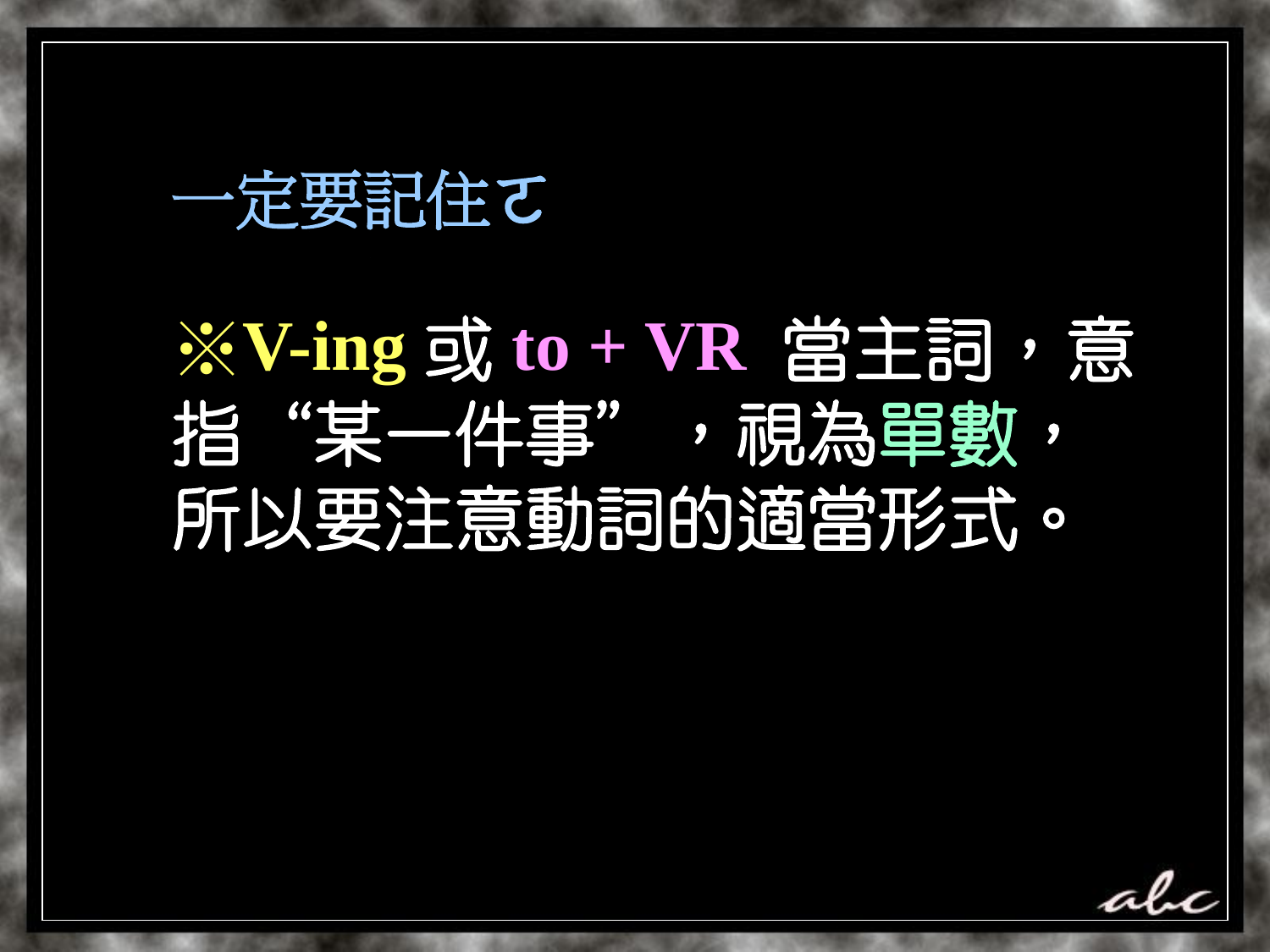**1.**聽音樂是我的嗜好之一。 **Listening** to music is one of my hobbies. **= \_\_\_\_\_\_ \_\_\_\_\_\_\_ to music is one of my hobbies. To listen**

**2.**打棒球是有趣的。 **Playing baseball is fun.**  $=$  To play baseball is fun.

aly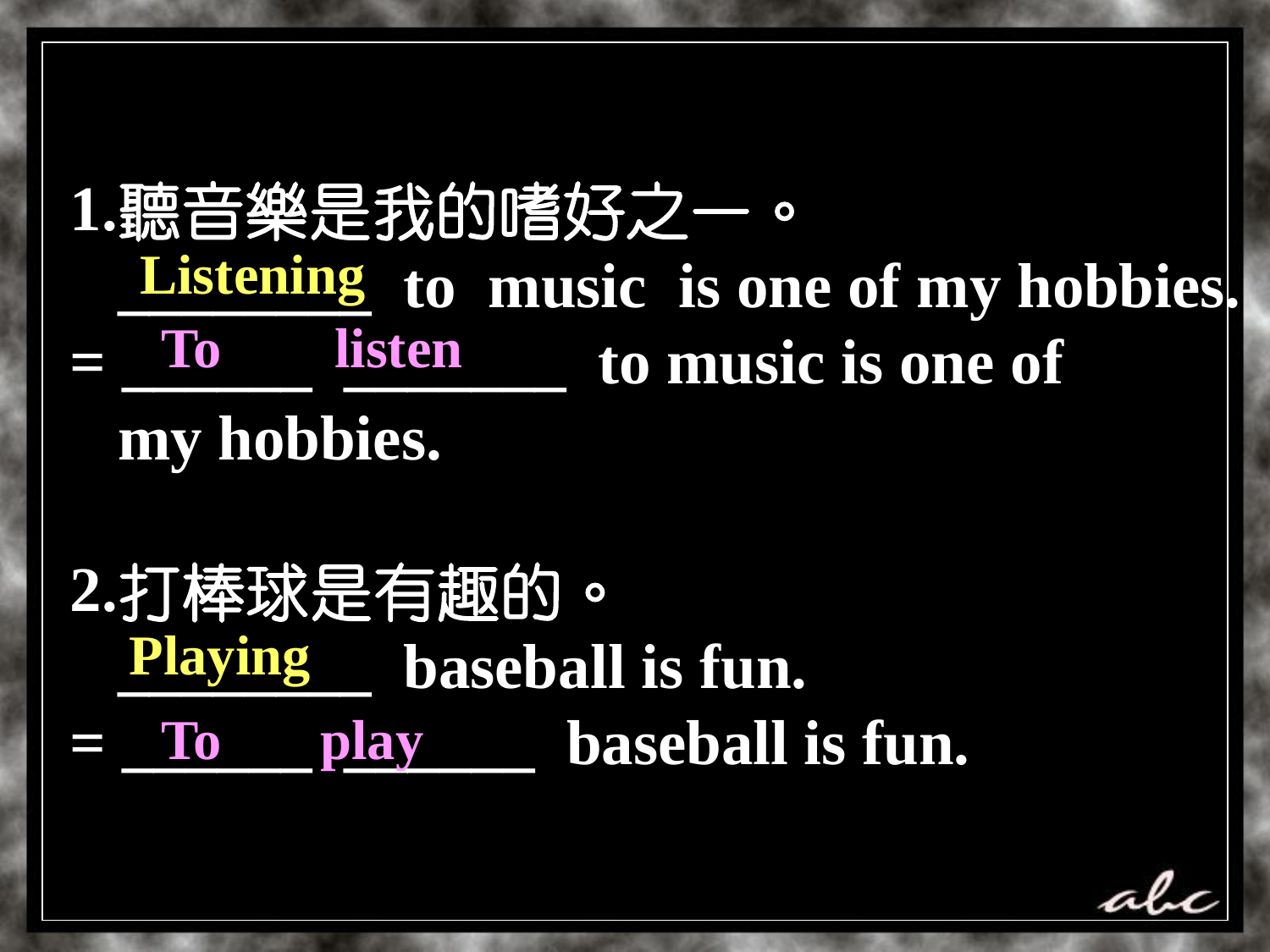**3.**開車並不難。 **Driving is Driving** a car <u>is</u> not difficult.  $=$  To drive a car is not difficult. **4.**遵守交通規則是很重要的。 **Followingthe traffic rules**  $\frac{$  **is important.**   $=$  To follow the traffic rules is  **important.** alı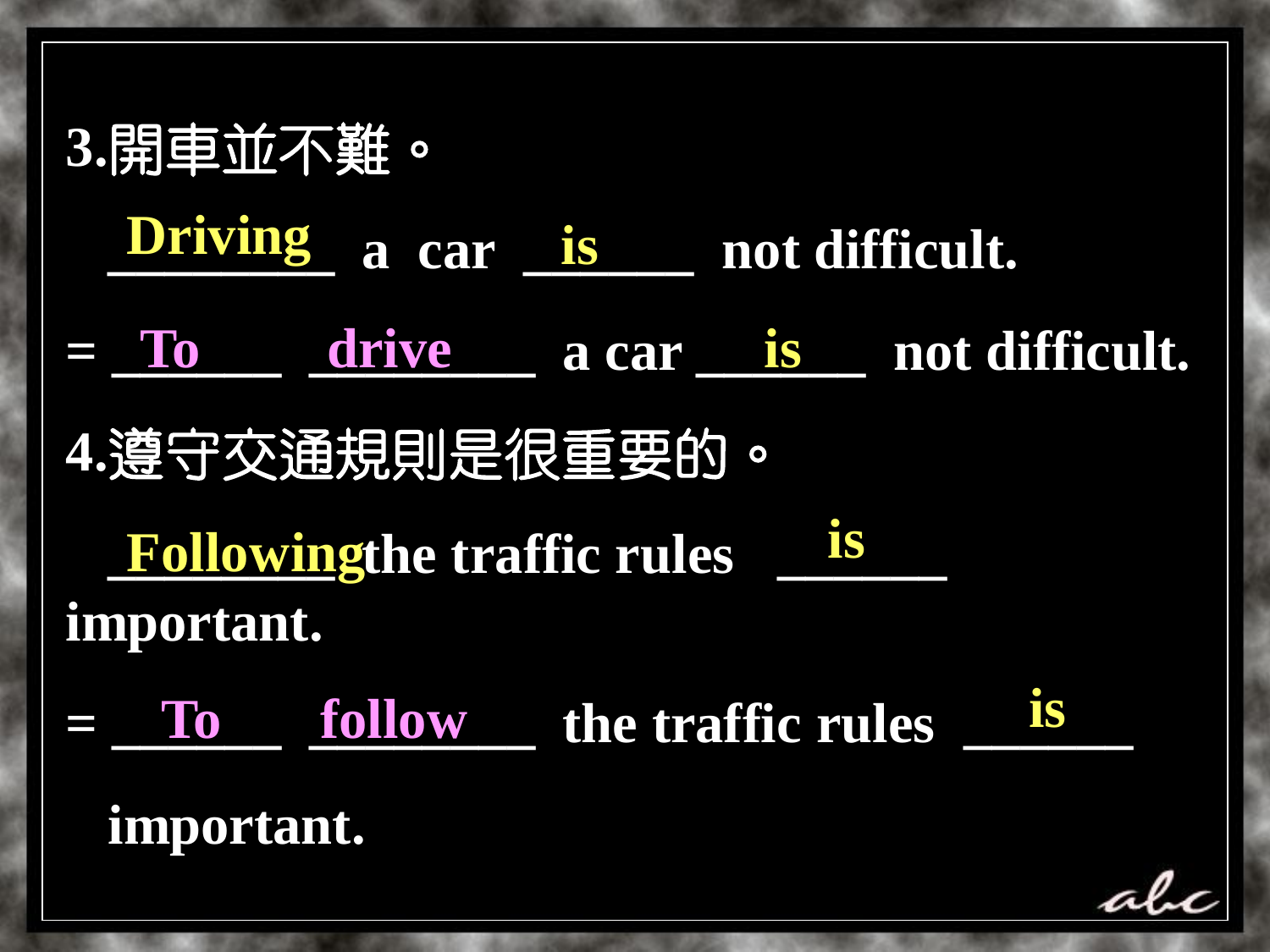

※ 用**It** 代替動名詞的句型不是常用的句型。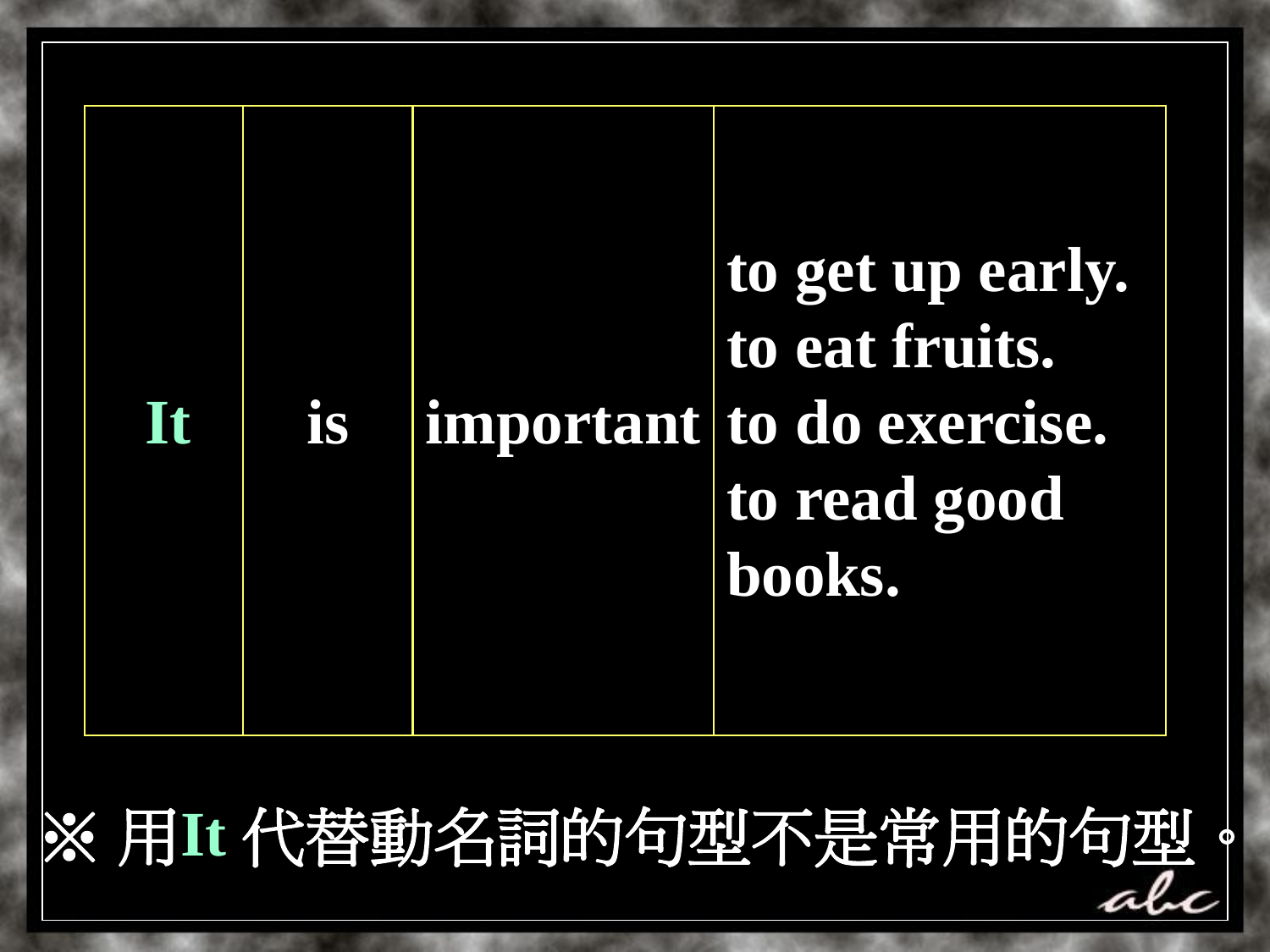#### **1.**早起對你是一件重要的事。 **Getting up early is important for you.**

- $=$  To get up early is important for you.
- $=$  **It** is important for you to get up  **early.**
- **2**.吃水果有益健康。 **Eating fruit(s)** is good for your health.  $=$  To eat fruit(s) is good for your health. **= <u>It</u> is good for your health <u>to eat fruit</u>(s)**

alı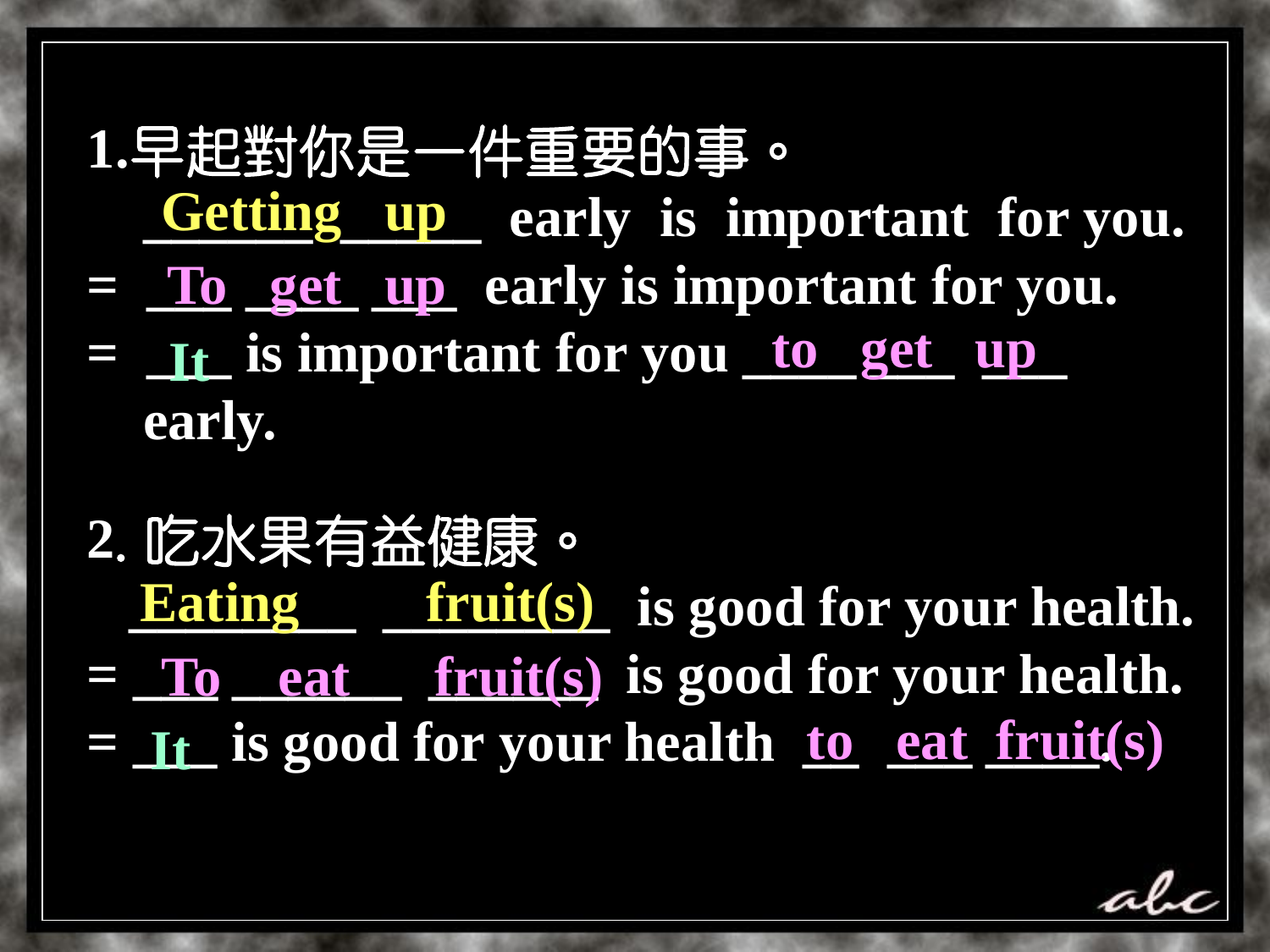### 3.玩電動遊戲很花時間。

Playing computer games takes a lot of time.  $=$  To play computer games takes a lot of **time.**

 $=$   $\frac{It}{ }$  takes a lot of time  $\frac{to}{ }$  play **computer games.**

ala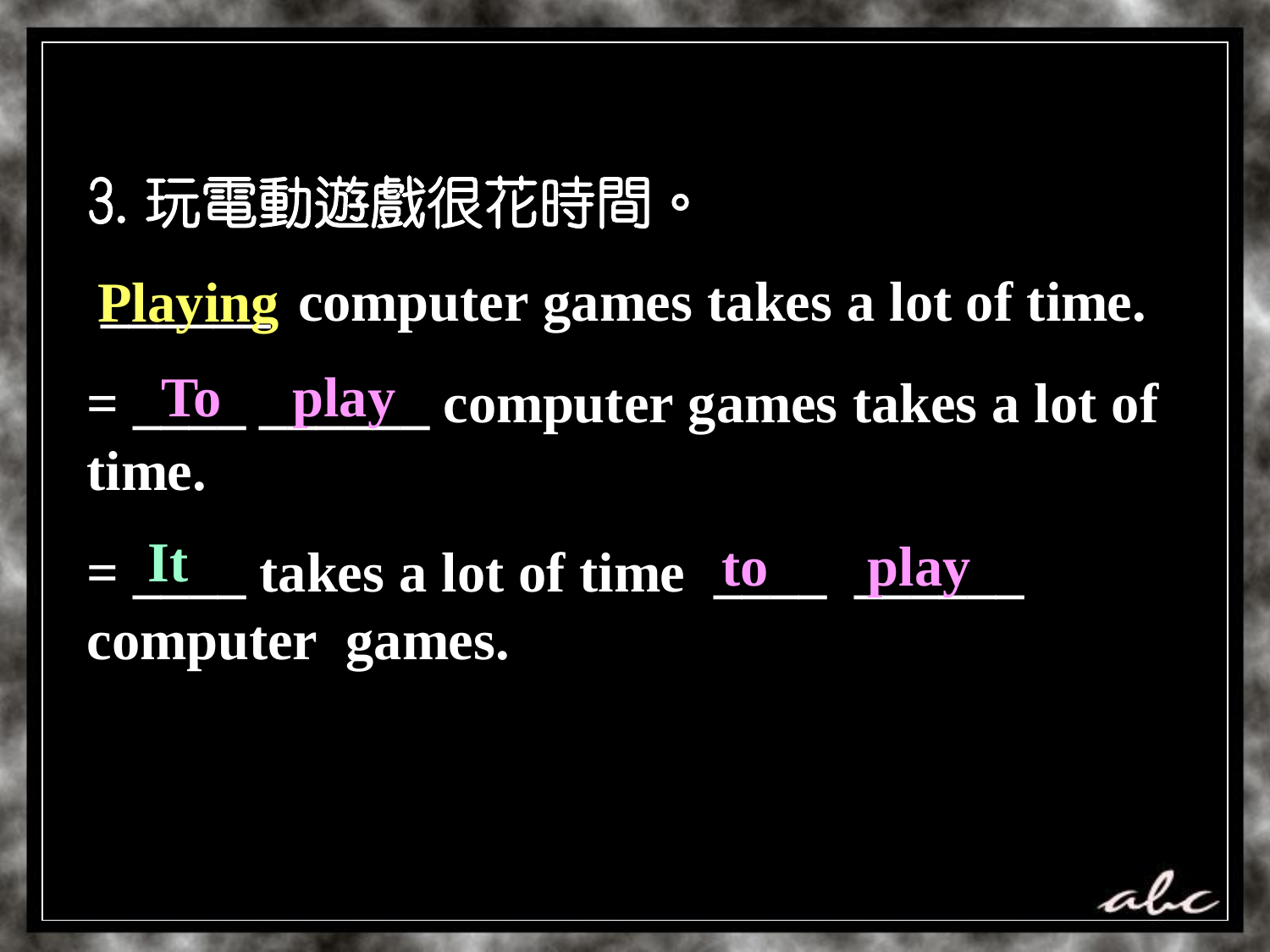#### **Let's Read**

*It's nice* **<b>***to* have a free **afternoon after the periodical exam(** 定期考**). I usually go to the park to play baseball with my**  elementary schoolmate. Playing **baseball is my favorite sport. Playing** 

ala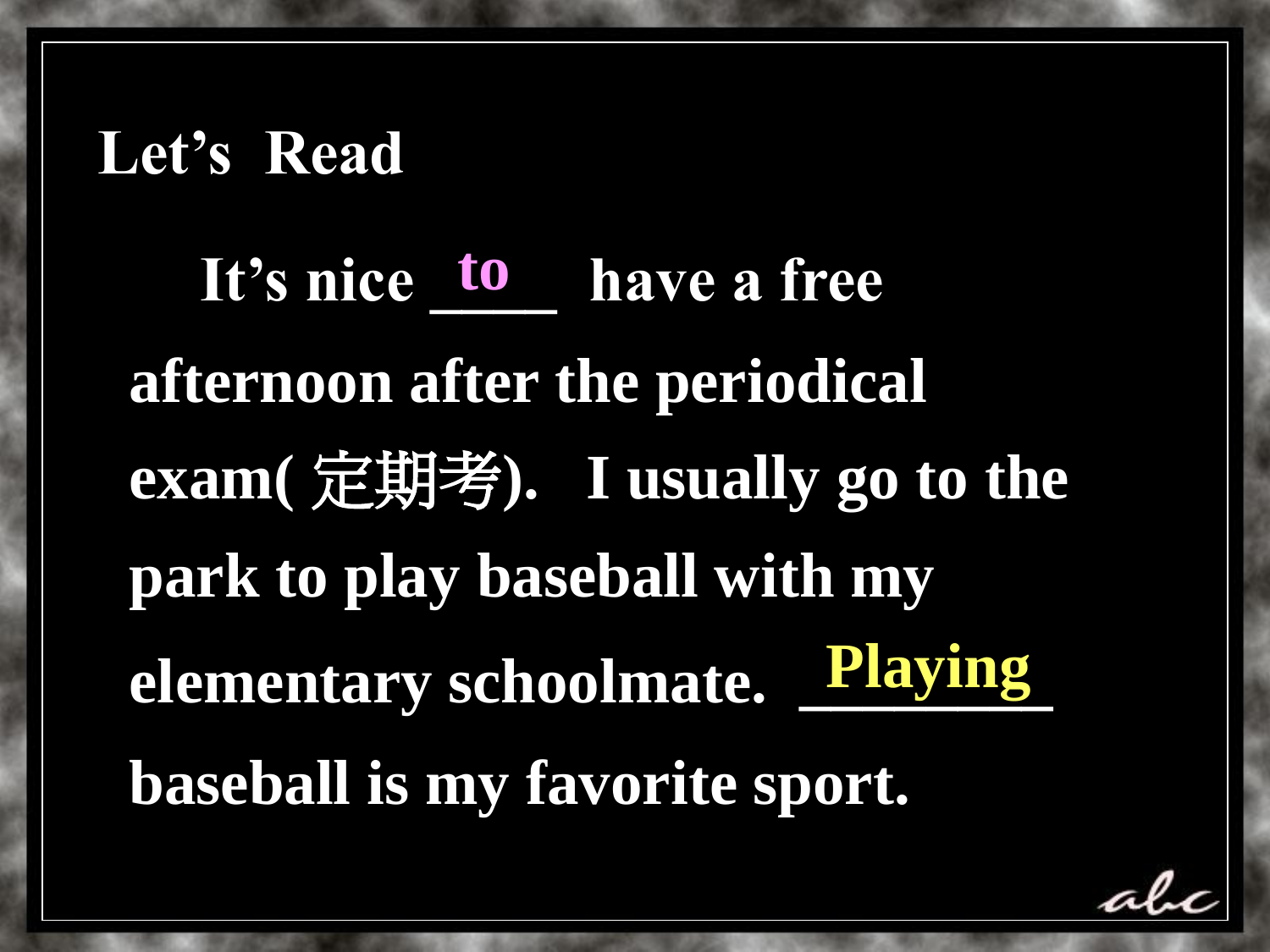**My twin sister, Jenny, liked**  $\frac{10}{2}$  **go to the movies. It was** impossible <u>for</u> her to play sports. She knew that **playing** sports was **good to her, but she never played them outside of the PE class. to**

alı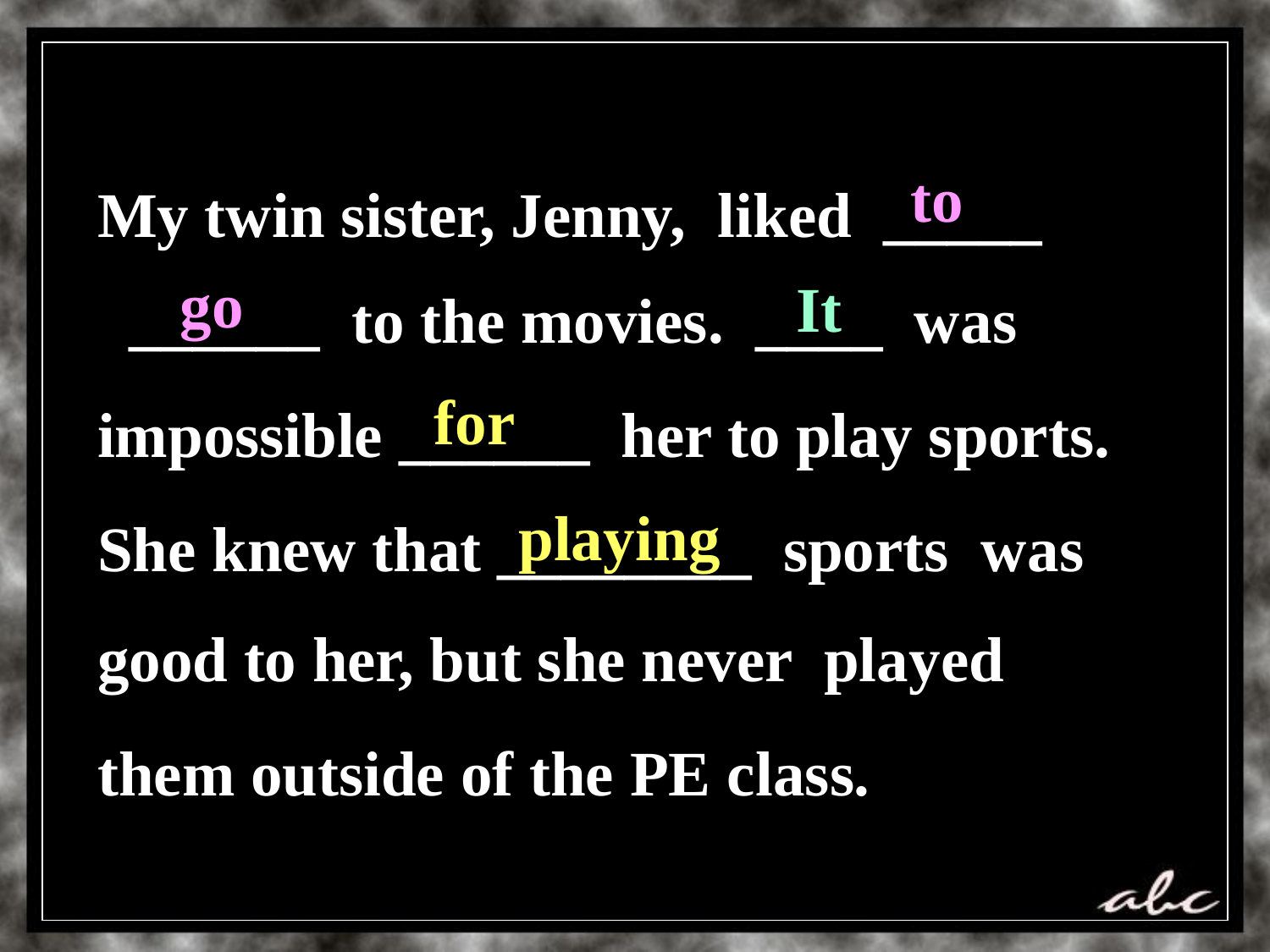# **Last week, my mother told her, " Playing** sports in your free time will **make you more beautiful." And now**  she enjoys playing sports very much. **Playing**

alı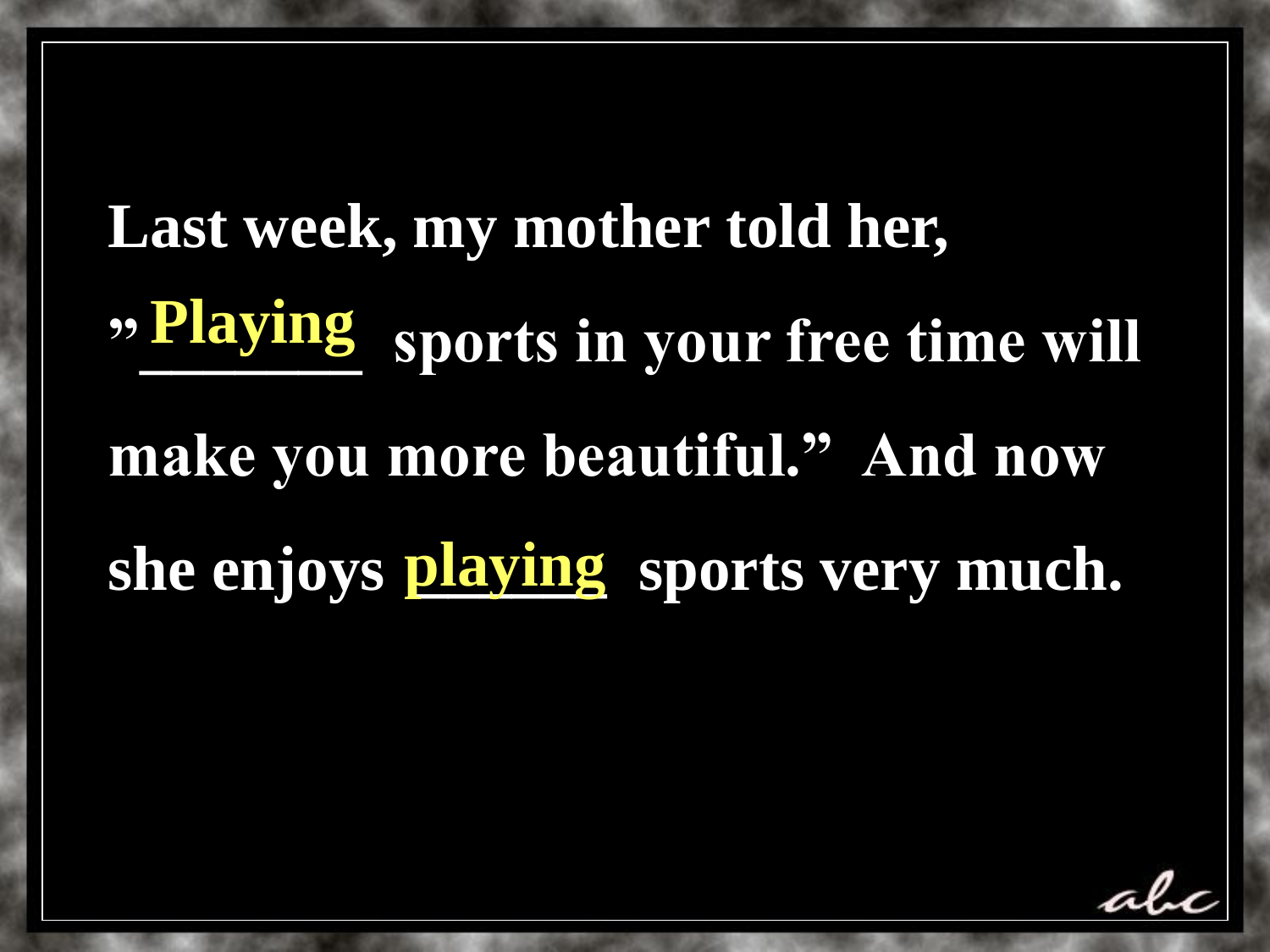### **Do It Yourself**

## 一、完成句子

**1.It / dangerous / talk to a stranger. 1 Let us dangerous to talk to a stranger. It is dangerous to talk to a stranger.**

**2.It / nice / eat / ice cream / a hot day. Example 15 nice to eat ice cream on a hot da It is nice to eat ice cream on a hot day.**

**3.It / difficult / give up / smoke \_\_\_\_\_\_\_\_\_\_\_\_\_\_\_\_\_\_\_\_\_\_\_\_\_\_\_\_\_\_ It is difficult to give up smoking.**

ala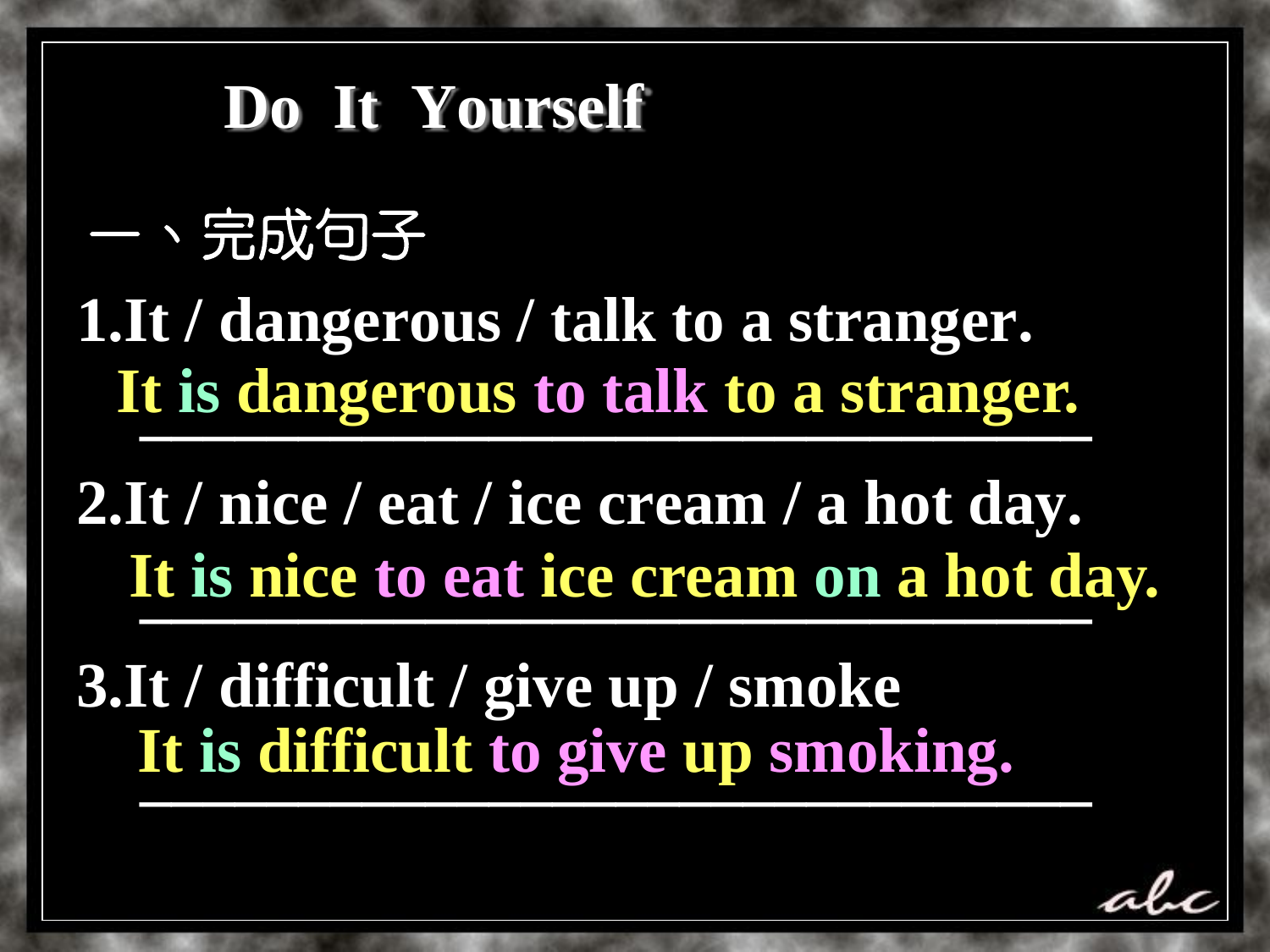**4.It / easy / write a Chinese letter. TUD CASY TO WEITE A CHARGE RETTLE. It is easy to write a Chinese letter.** 

**5.It / necessary / you / study hard / if you want / get good grades**  It is necessary for you to study hard **It is necessary for you to study hard if you want to get good grades.** 

ali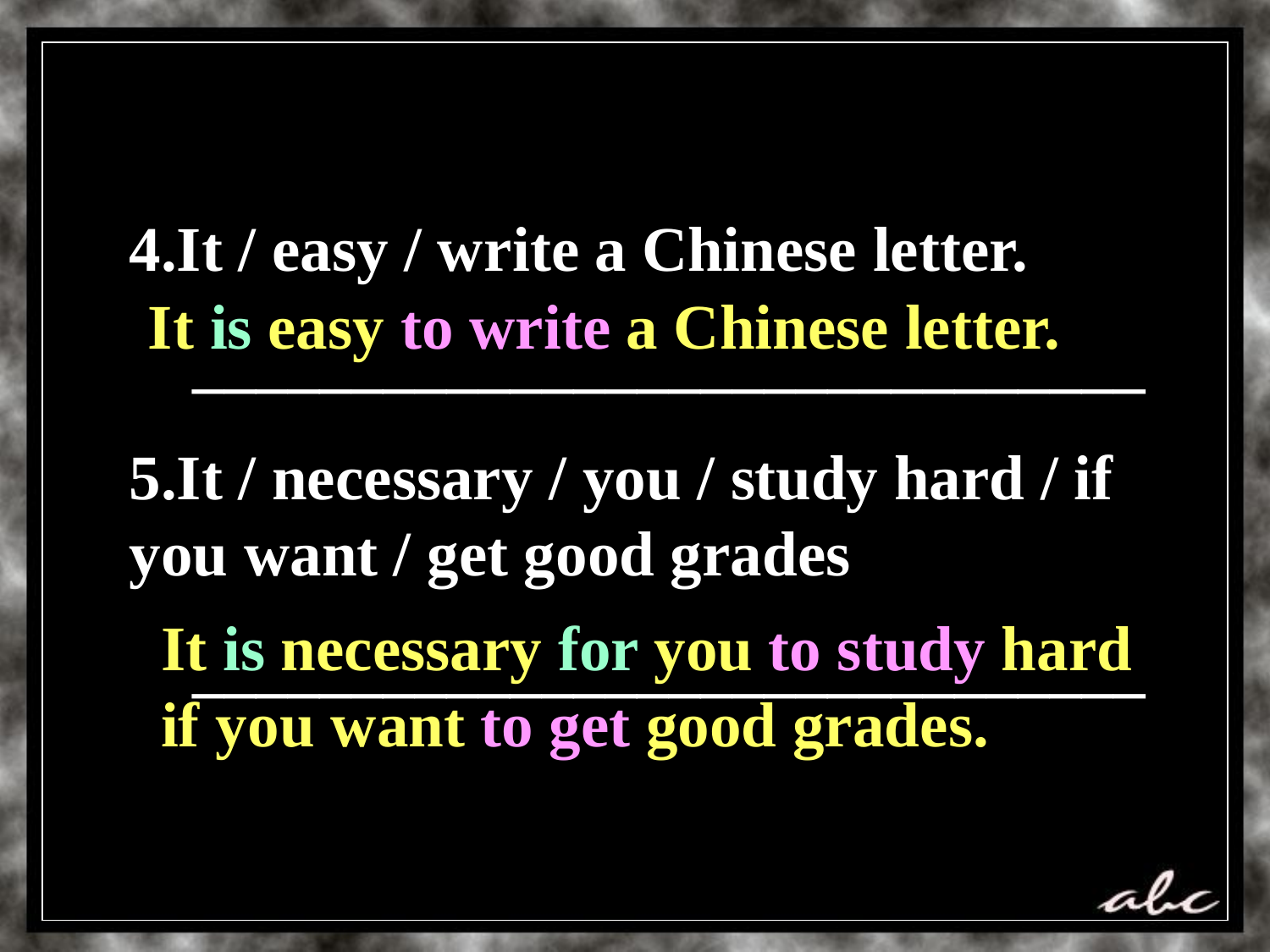#### 二、 句子代換

- 1.在這附近找停車位是不容易的 。 **To** find a parking space round here  **is not easy.**
- $=$  **Finding** a parking space round here  **is not easy. Finding**
- $=$  It's not easy to find a parking  **space round here.**

ala